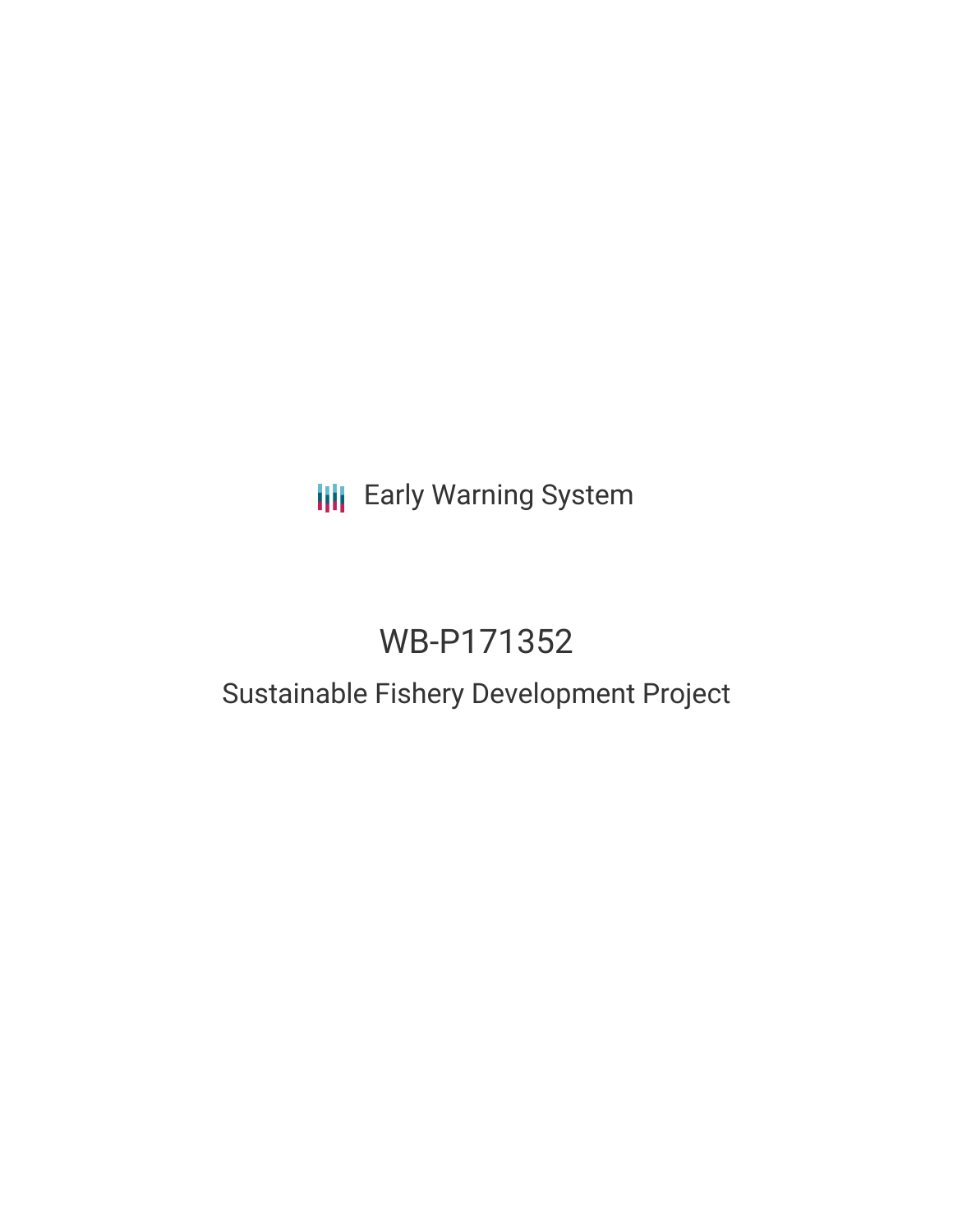

# **Quick Facts**

| <b>Countries</b>               | Vietnam                                                                                           |
|--------------------------------|---------------------------------------------------------------------------------------------------|
| <b>Specific Location</b>       | Thanh Hoa, Quang Tri, Binh Dinh, Khanh Hoa, Ninh Thuan, Binh Thuan, Soc Trang, Kien Giang, Ca Mau |
| <b>Financial Institutions</b>  | World Bank (WB)                                                                                   |
| <b>Status</b>                  | Proposed                                                                                          |
| <b>Bank Risk Rating</b>        | А                                                                                                 |
| <b>Borrower</b>                | Ministry of Finance                                                                               |
| <b>Sectors</b>                 | Agriculture and Forestry                                                                          |
| <b>Investment Type(s)</b>      | Loan                                                                                              |
| <b>Investment Amount (USD)</b> | $$300.00$ million                                                                                 |
| <b>Loan Amount (USD)</b>       | \$300.00 million                                                                                  |
| <b>Project Cost (USD)</b>      | \$300.00 million                                                                                  |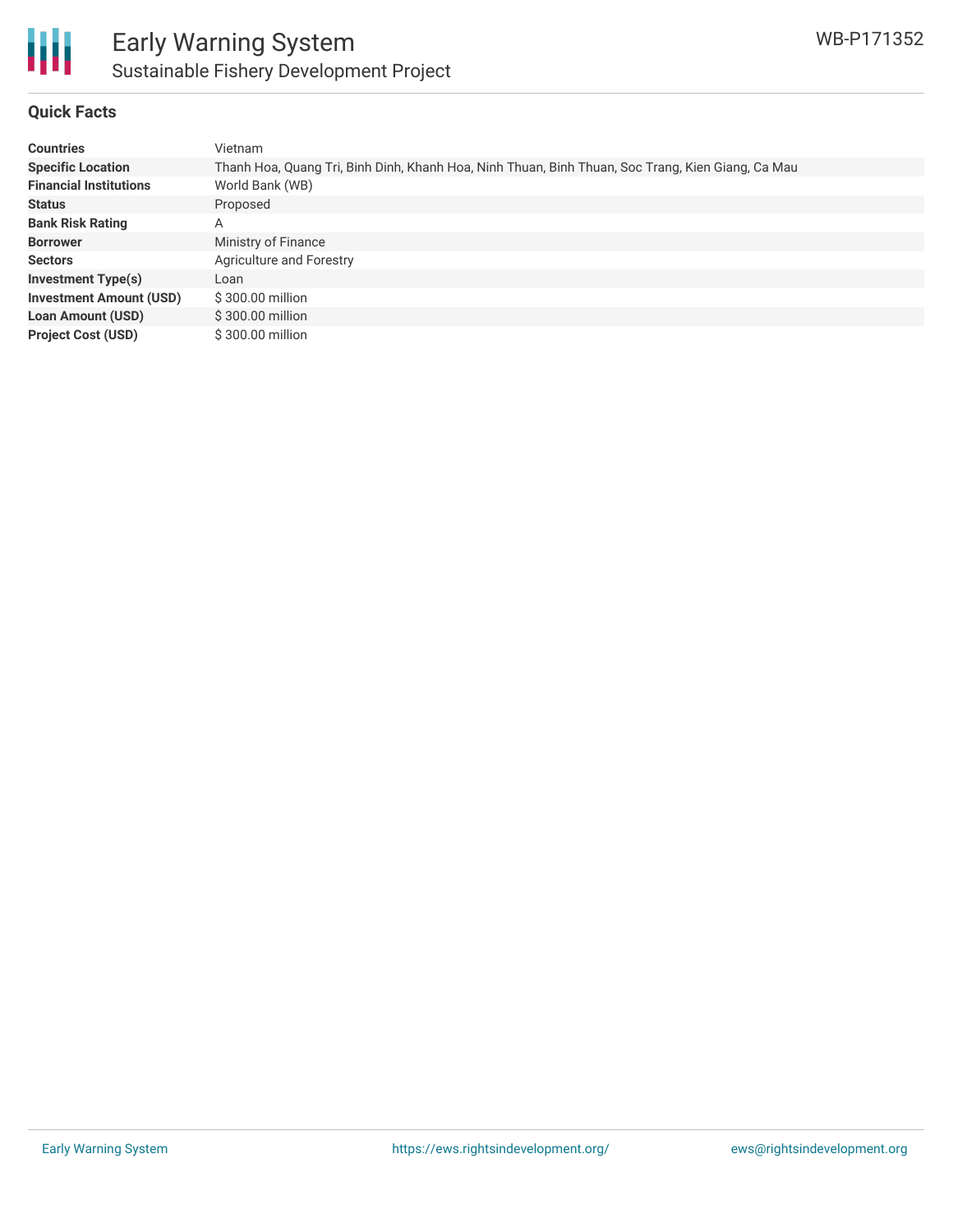

# **Project Description**

According to the bank document, "the proposed project aims to develop and upgrade infrastructure, enhancing management capacity and value of products, developing sustainable fisheries. Specific objectives include

i) to develop infrastructure, and improve the capture fisheries efficiency;

ii) to develop infrastructure for hatcheries, culturing key species (i.e shrimp, Tra/Catfish, and so on), to improve productivity and quality and environmental protection;

iii) to strengthen the capture fishery and aquaculture management capacity;

iv) to apply and transfer advanced technologies for capture fisheries and aquaculture to enhance productivities, efficiency and climate change resilience; and

v) to develop linkages and connections, and organize production chain, from capture/farming, processing, marketing through band development of key export products.

The project will be implemented in 9 provinces including Thanh Hoa, Quang Tri, Binh Dinh, Khanh Hoa, Ninh Thuan, Binh Thuan, Soc Trang, Bac Lieu, Ca Mau and Kien Giang. The MARD proposal also includes investments to be centrally managed by the MARD. The Project will be implemented during 2021-2025".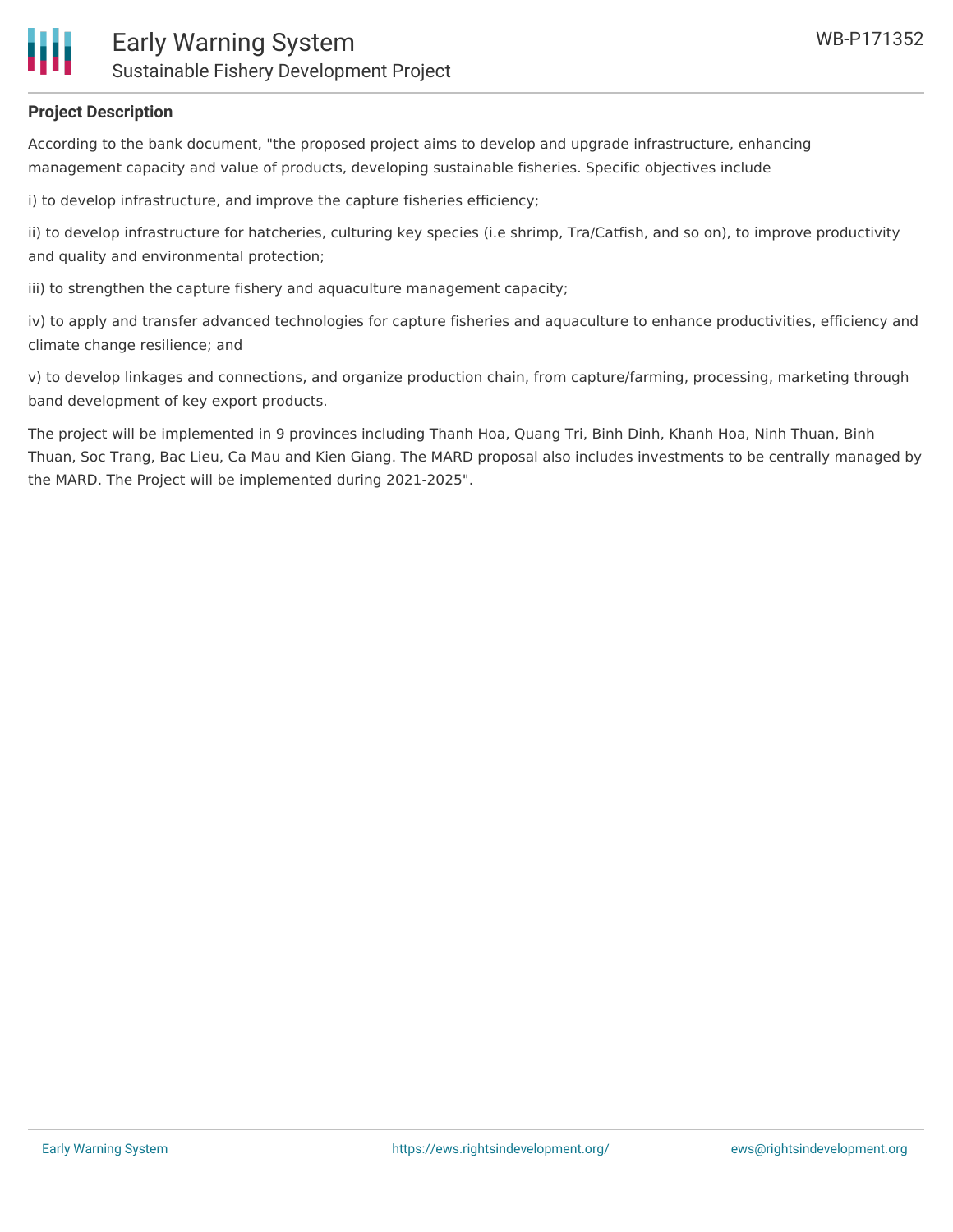

### **Investment Description**

World Bank (WB)

The total project cost is \$350 million USD of which US\$300 million is from IBRD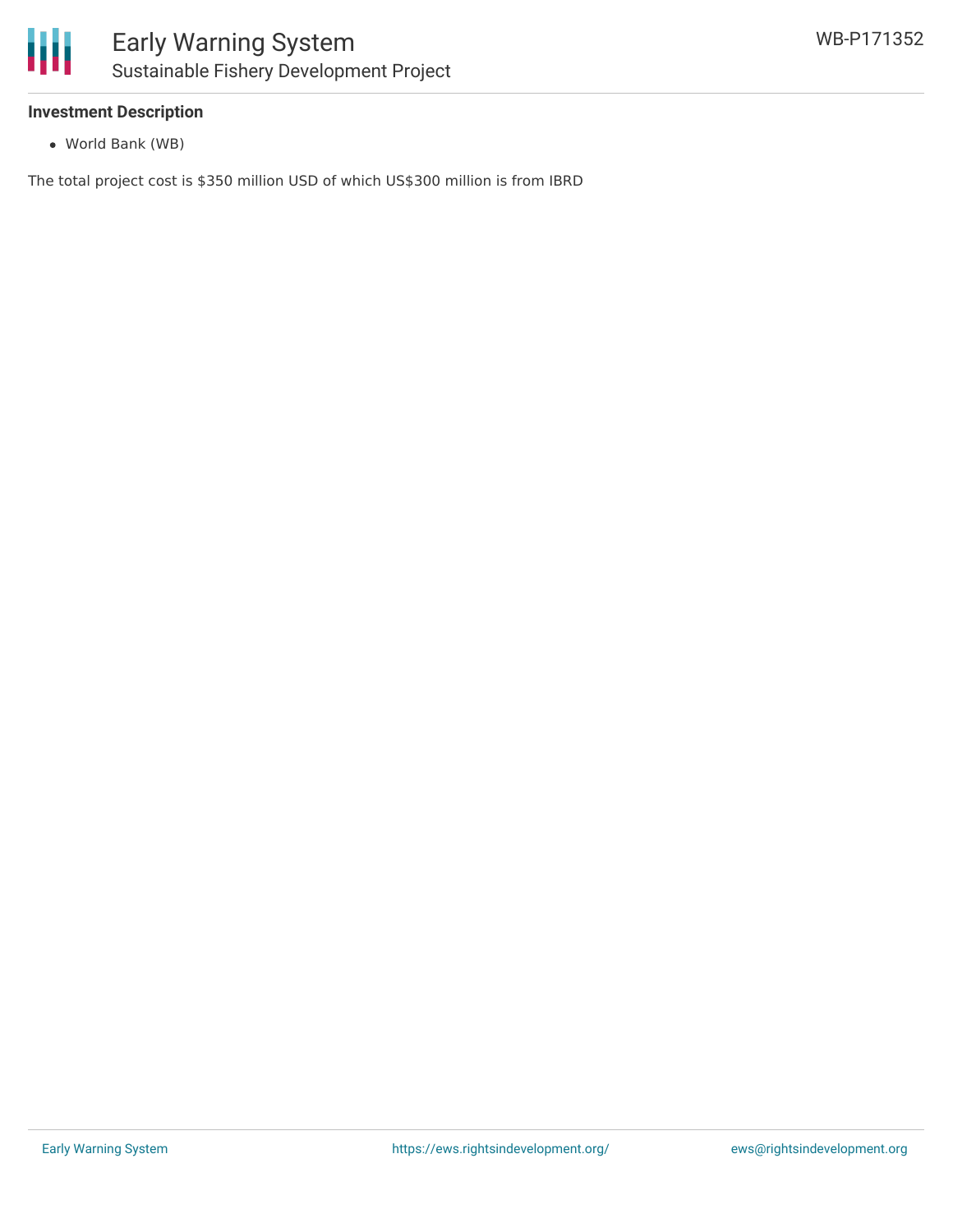

## **Contact Information**

#### **1/World Bank**

Contact: Lan Thi Thu Nguyen, Binh Thang Cao, Diji Chandrasekharan Behr Senior Environmental Economist

#### **2/Borrower/Client/Recipient**

Ministry of Finance

#### **3/Implementing Agencies**

Ministry of Agriculture and Rural Development (MARD) Contact: Sao Pham Position: Project Director [sao.crsd@gmail.com](mailto:sao.crsd@gmail.com)

### **FOR MORE INFORMATION CONTACT**

The World Bank 1818 H Street, NW Washington, D.C. 20433 Telephone: (202) 473-1000 Web: http://www.worldbank.org/projects

#### **ACCOUNTABILITY MECHANISM OF WORLD BANK**

The World Bank Inspection Panel is the independent complaint mechanism and fact-finding body for people who believe they are likely to be, or have been, adversely affected by a World Bank-financed project. If you submit a complaint to the Inspection Panel, they may investigate to assess whether the World Bank is following its own policies and procedures for preventing harm to people or the environment. You can contact the Inspection Panel or submit a complaint by emailing ipanel@worldbank.org. You can learn more about the Inspection Panel and how to file a complaint at: http://ewebapps.worldbank.org/apps/ip/Pages/Home.aspx.